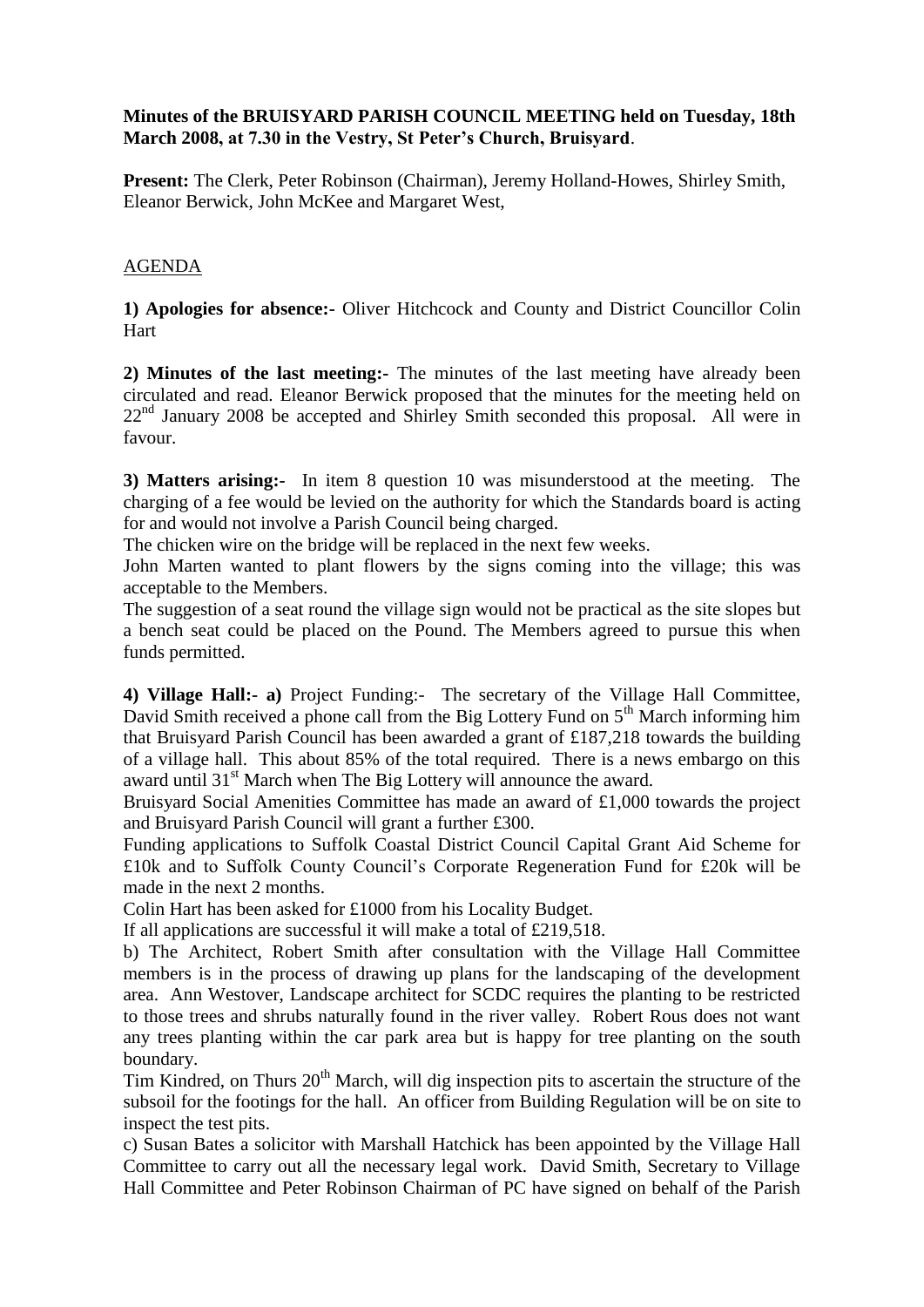Council accepting the terms and conditions for the solicitors services. A deed of dedication has to be drawn up to cover the project and the lease for the car park has to be agreed and signed. A payment of £200 on account was asked for by the solicitors to cover the initial searches. This has been paid.

The Members will start looking into the forming of the user groups in time for the Parish Meeting in May and it will be discussed at the next meeting.

**5) Financial Matters:- Annual audit review.** Richard Pawle carried out the Parish Councils internal audit for the last financial year, he has no other function within the Parish Council. The statement of accounts was approved by the Council on  $15<sup>th</sup>$  May 2007, this and all other relevant documents (bank statements, invoices and receipts, cheque books, paying in books, petty cash book and minutes of meetings) were passed onto the internal auditor. The audit was carried out promptly and efficiently and returned by the date requested. He was able to contact the Clerk (Responsible Financial Officer) with any queries concerning the accounts if necessary; this was not required for the last financial year. The completed internal audit was returned in time for the Council to carry out the annual governance statement on  $17<sup>th</sup>$  July 2007 in time for the Council to meet the external audit deadline. For the amount of income and expenditure of the Parish Counci,l Richard Pawles services as internal auditor were agreed to be more than adequate with no evidence of the audit not being carried out ethically, with integrity and objectively. He is happy to carry out the audit for 2007/2008. The Members all agreed to reappoint him as internal auditor.

**Review of internal financial control:-** All Parish Council financial transactions are voted on by the full Council, if it is necessary to pay an invoice between meetings the item is put before the Council at the next meeting for approval. The Parish Council continues the practice of have two Councillors and the Clerk sign every cheque including the new accounts with Abbey as approved on  $17<sup>th</sup>$  July 2007 and to identify who signed a cheque they each initial the back of the cheque stubs. The accounts are kept electronically with figures automatically fed into the audit sheet. The Clerk brings the last statements of each account to each meeting and prepares a financial breakdown of expected future expenditure to update the Members on the financial state of the Council. The Clerk prepares the budget for the next financial year for the November meeting to determine the level of precept required for the following year. The level of precept is determined at that meeting or at the January meeting.

The Annual financial statement of accounts is prepared by the Clerk ready for the Parish Meeting and AGM in May for approval by the full Council. The accounts and all relevant documents are then passed onto the internal auditor. The annual governance statement is then completed at the July meeting.

It was agreed the above system of control worked well and minimises the risk of maladministration of Council funds; it highlighted the problem of cash flow at the September meeting which was caused by a large amount of VAT, greater than the Councils reserves, having to be paid on expenditure for the development phase of the village hall project which was then reclaimed. The cash flow was alleviated at the end of September when the precept payment was received and the repayment of VAT. There will not be a cash flow problem associated with the building phase of the project as the VAT will not be reclaimable.

To remove the risk of grant money for the village hall project being used for other purposes during the build phase it was agreed by all that the Abbey accounts will be used solely for the build project and the Barclay accounts to be used for all other Parish Council transactions. The details are set out in 6 h) below.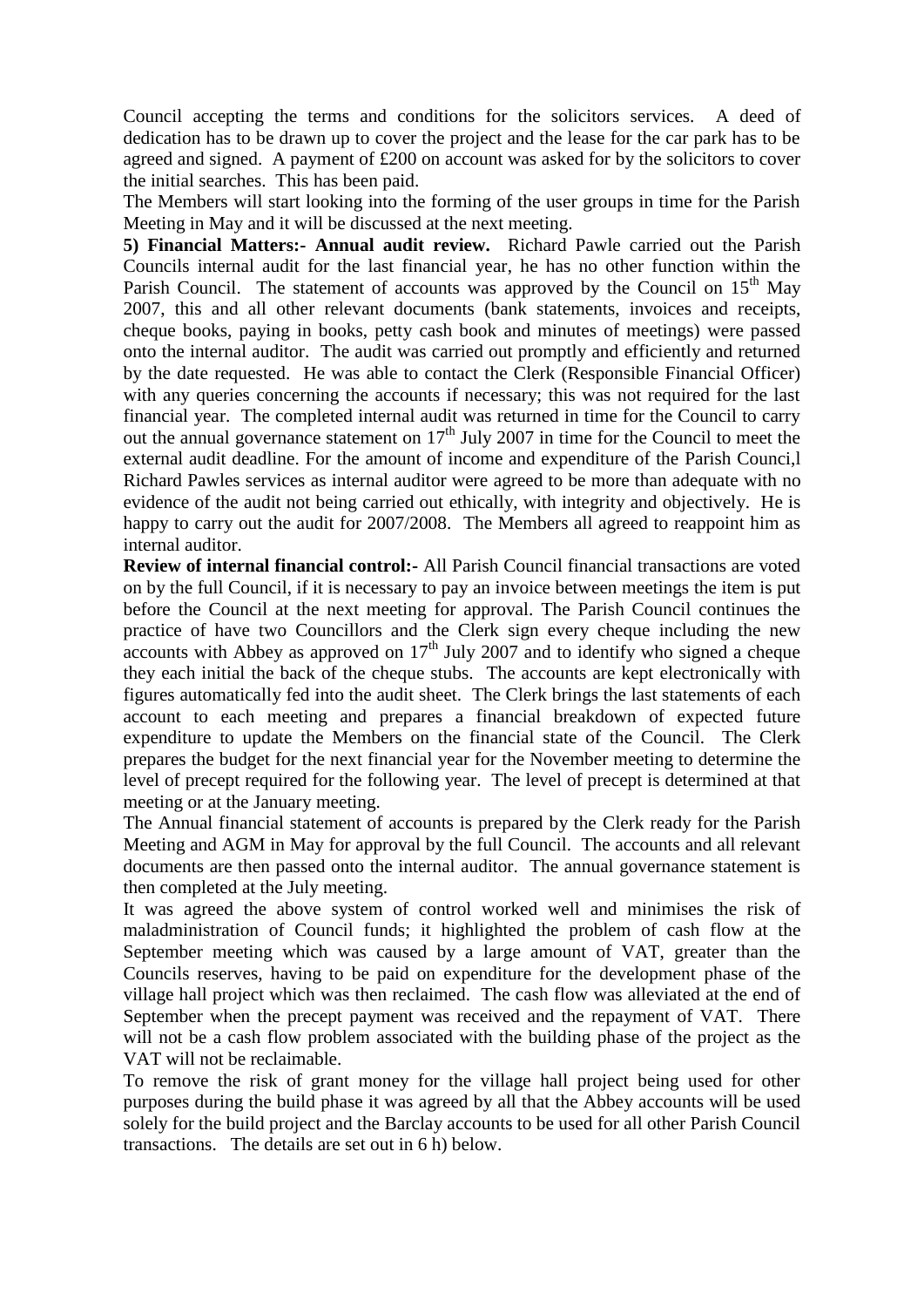All members understood the financial procedures of the Council and the importance adhering to them. Any new Member of the Council must be briefed on Council financial procedures.

**a**) The invoice for the grass cutting for last year has not been received. The amount due is in the region of £260 plus VAT. Margaret West proposed that the invoice from Suffolk Coastal Services be paid when it arrives. John McKee seconded this proposal

**b)** Peter Robinson proposed that the Clerk, Anne Smith be paid £250 as her salary. Shirley Smith seconded this proposal and all agreed. A cheque was duly written and signed.

**c)** Charity giving:- Jeremy Holland-Howes proposed the Council supported the Disability Advice Service, Suffolk Accident Rescue Service, Leiston Saxmundham and District Citizens Advice Bureau, East Anglian Air Ambulance and Age Concern with a grant of £15 each. John McKee seconded the proposal and all agreed. Cheques were duly written and signed.

**d)** John McKee proposed that £25 be paid to Suffolk Acre for their annual subscription. Peter Robinson seconded this proposal and all agreed. A cheque was duly written and signed.

**e)** Suffolk Wild Life Trust will carry out the water vole and otter survey on the park area. The cost of this will be in the region of £300. Eleanor Berwick proposed that this account be paid when the invoice has been received. Shirley Smith seconded this proposal and all agreed.

**f)** A grant of £1000 has been received from Bruisyard Social Amenities Committee for the Village hall project and the money deposited in the Abbey savings account.

Peter Robinson proposed that the Parish Council grant £300 to the village hall project from the Abbey accounts comprising of the £50 initial deposit to the Abbey Reserve account opened  $26<sup>th</sup>$  September 2007, the £200 paid to Marshall Hatchet on  $14<sup>th</sup>$  April and a further £50 to be allotted to the fund in the Abbey current account. John McKee seconded the proposal and all agreed.

**f)** Margaret West proposed that it was in order to have paid £200 from the Abbey current account to the solicitors Marshall Hatchick for the searches to be carried out in relationship to the grant from the Big Lottery and the lease for the car park land. Jeremy Holland-Howes seconded this proposal and all agreed.

**h)** Peter Robinson proposed that the Clerk, Anne Smith should be authorised to move money from one Abbey account to the other, when necessary, either by phone or online. Eleanor Berwick seconded this proposal and all agreed. The Members of the Council all signed a letter addressed to Abbey Business authorising the Clerk to carry out the above transactions.

John McKee proposed that The Big Lottery Fund money and other associated grants be deposited in the Abbey Reserve account and the two Abbey accounts to be used solely for the village hall project and that all other Parish Council financial transactions will be carried out from the Barclays accounts in future. Peter Robinson seconded this proposal and all agreed. 5 cheques a month can be drawn on the Abbey Reserve account and this was thought to be sufficient. Further cheques will be drawn from the current account if necessary.

The Clerk will arrange to transfer any money not associated with the building project from the Abbey account into the Barclays account immediately after  $31<sup>st</sup>$  March the end of the financial year.

**6) Park:- a)** The oak tree on the north side of the park by the ditch has a lot of dead wood in it. It will be close to the village hall although not directly overhanging the building. Peter Robinson contacted the Highways Department and met on site with a Council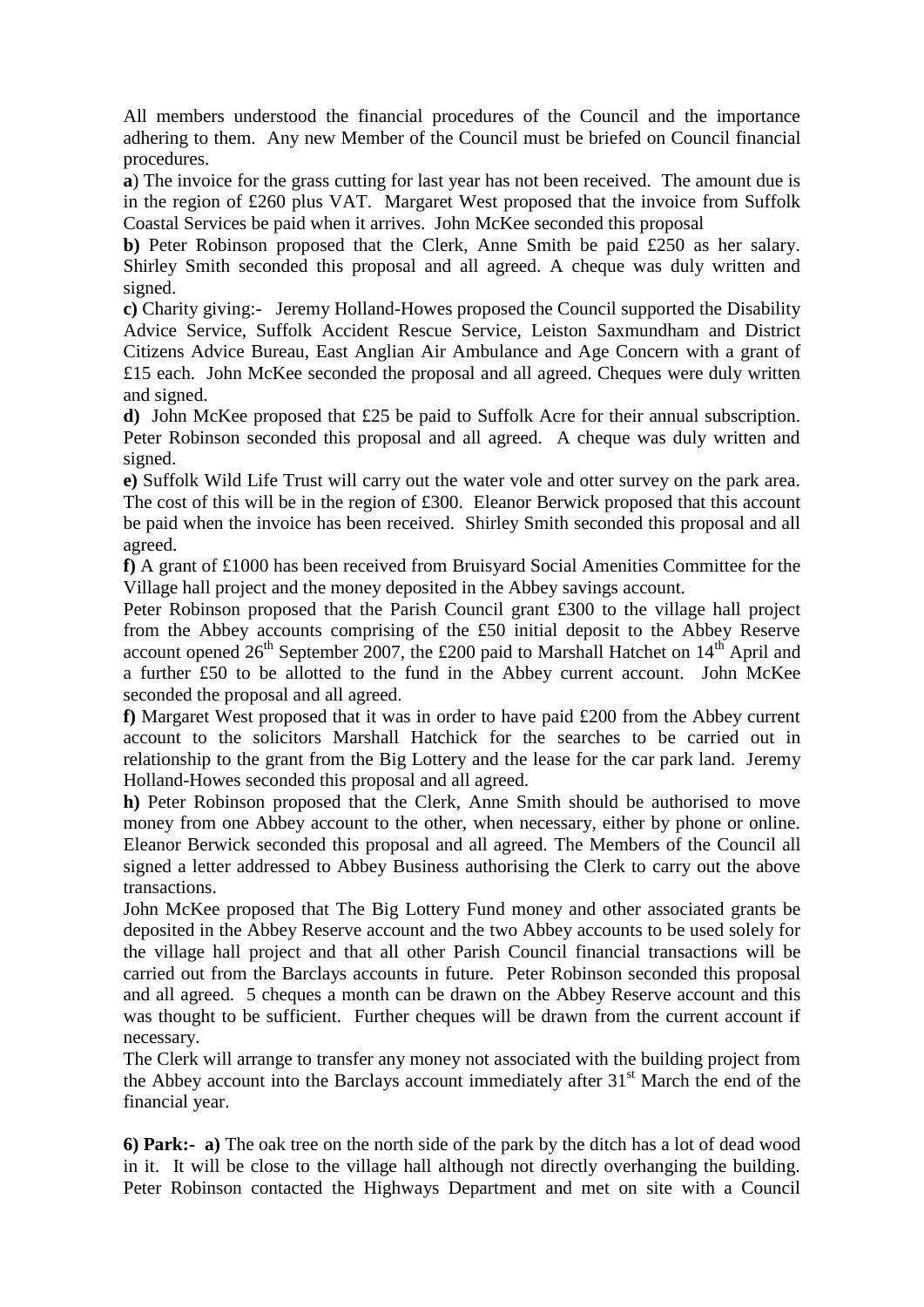Officer. He was informed that the tree is the responsibility of the Parish Council as owners of the land and thus the hedge. Robert Rous at an on site meeting offered to remove the dead wood from the tree if he found it necessary to use his teleporter to cut the trees on his adjacent land. Failing this the Council will investigate removing the dead wood before construction commences.

**b)** Suffolk Coastal Services has quoted £26 per cut for the grass cutting in the Park for 2008, the same cost as 2007. Jeremy Holland-Howes proposed this quote be accepted, Eleanor Berwick seconded this proposal and all agreed. The Clerk will ask for the first cut to be carried out in mid April and then fortnightly until the middle of July with further cuts as necessary by request.

**7) Affordable Housing Survey:-** The affordable Housing survey was carried out as arranged at the last meeting. About 75% of the surveys were returned which is an excellent response and these were passed onto Nigel Brett of Suffolk ACRE for analysis. The Members thanked Councillor Margaret West for her very generous contribution of carrying out the printing and supplying the stationary for the survey.

**8) Potential Location of Strategic Housing Growth consultation:-** The Members had studied all the information supplied by Suffolk Coastal on their preferred options for development east of Ipswich where it is proposed to build about 1000 houses on a green field site. Areas 1 and 2 were objected to on the grounds the land in those areas was of a high agricultural grade. Areas 1, 2, 3 and 5 were objected to as they would create more urban sprawl and contribute to more congestion on the roads.

Information was sent to the Council just before the meeting concerning BT's plans for developing 250 acres of land they own in area 4. The Clerk briefed the Members on this proposed development which would be a mixture of high technology industry including an input from a University and 2000 houses with supporting services of schools, shops, doctors and a hotel. The Members agreed this was a good well balanced development which would create a viable community. Other developments are also proposed in area 4 which would destroy woodland. This was not looked on favourably by the Members.

The Clerk will respond online to the consultation supporting development in area 4 if it is of the quality of the BT proposal. She will also put forward developing the area around the old Felixstowe Road south of the A12 and A14 junction where a new railway station could be built to help with transport issues.

It was also suggested that if the building of 2000 houses at the BT site were built then pressure on building around the Felixstowe area could be eased as this area is becoming very crowded and the distinct communities are merging creating urban sprawl. This will be included in the Councils response.

**9) Village Litter Pick:-** The Members agreed to carry out the litter pick in the first two weeks in April each taking responsibility for the area where they live. Peter Robinson has applied for sacks and gloves and will advise the Refuse Department when the rubbish is ready for collection from the Park

**10) Date of Next Meeting:-** The AGM will follow the Parish Meeting on 13<sup>th</sup> May. An additional meeting will be held if required before that date.

**11) Miscellaneous Items:-** Peter Robinson suggested that sponsorship should be sort for the installation of the stained glass window.